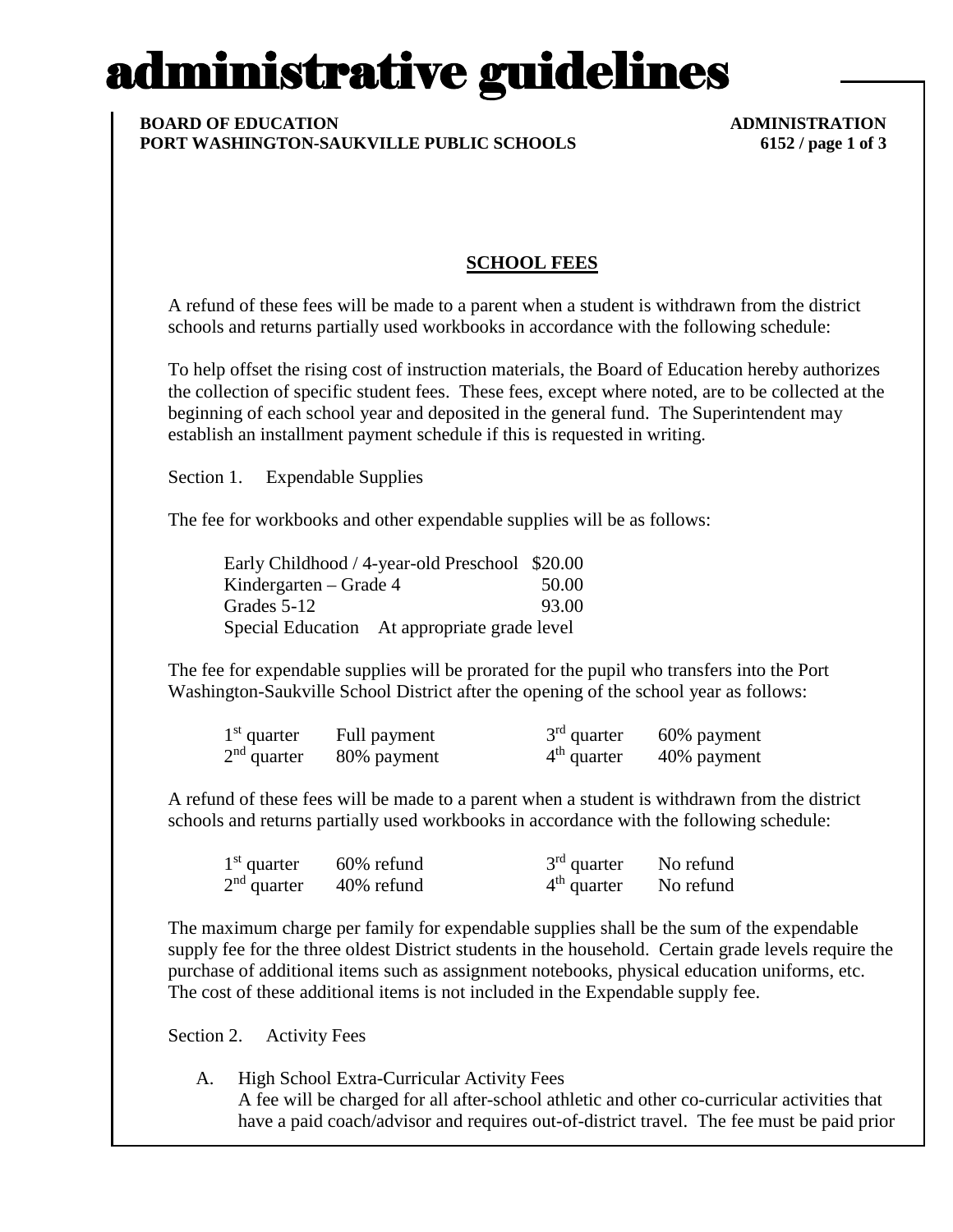## administrative guidelines

### **BOARD OF EDUCATION ADMINISTRATION PORT WASHINGTON-SAUKVILLE PUBLIC SCHOOLS 6152 / page 2 of 3**

to the activity's first practice or meeting. The student will not be allowed to participate in the activity until the fee is paid. The following fees will be assessed:

| Each activity   | \$85.00 |
|-----------------|---------|
| Student maximum | 170.00  |
| Family maximum  | 340.00  |

B. High School Co-Curricular Non-Athletic, Non-Philanthropic Activity Fees – a fee will be charged for all after-school co-curricular activities including music activities (i.e. Women's Show Choir, Men's Chorus, Pit Band, All-School Musical), theater activities (i.e. One Act Play, Three Act Play) and newspaper/yearbook activities. The fee will allow unlimited participation in any or all of these activities. This fee is not part of the family maximum listed in Expendable Supplies. This fee can be applied to student maximum or family maximum in Section A – High School Extracurricular Activity.

Unlimited activities \$ 20.00

C. Middle School Interscholastic Sports Activity Fee A fee will be charged for participants in all interscholastic sports teams. An interscholastic sports team competes against other schools, has a paid coach, and requires out-of-district travel. The fee must be paid prior to the first practice. A student will not be allowed to participate in the activity until the fee is paid. The following fees will be assessed:

| Each student   | \$60.00 |
|----------------|---------|
| Family maximum | 120.00  |

Section 4. Textbook Fines

Hardcover textbooks are issues to students without charge. Fines will be imposed for lost books and books damaged beyond normal use. The administration shall establish guidelines taking into consideration the cost of the books, both initial and replacement and the extent of the damage and cost of possible repair.

Section 5. Transcript Fee

- A. Current students through the summer of graduation are not charged for transcripts.
- B. A charge of \$5.00 for each additional transcript required by the student will be made. Transcripts for graduation dates before 1992 will be charged \$20.00.